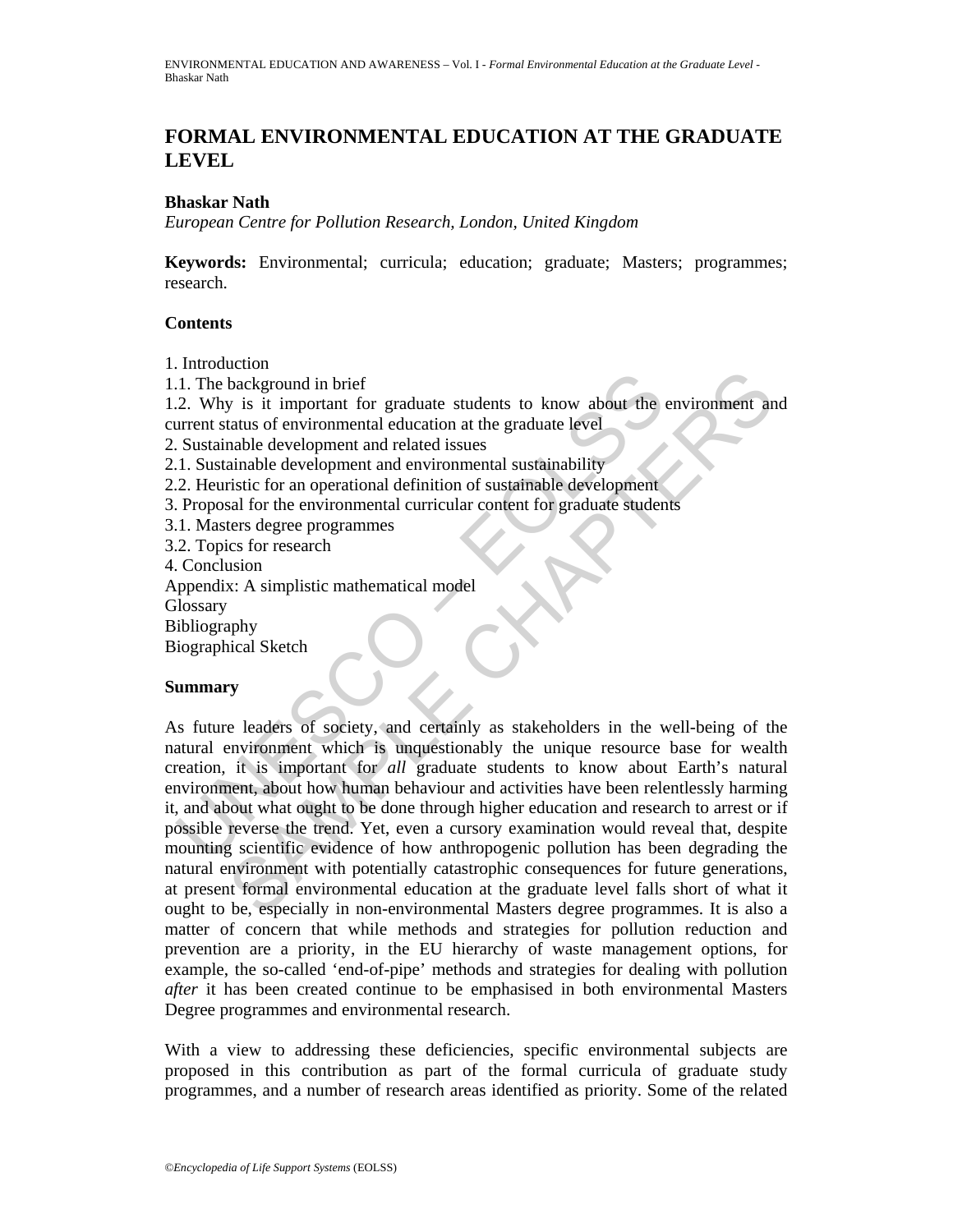issues are also discussed.

### **1. Introduction**

## **1.1. The background in brief**

A disturbing question, which underscored deliberations at the World Summit on Sustainable Development (WSSD) (Hens and Nath, 2005) held in Johannesburg from 26 August to 4 September 2002, was this: why, in spite of all the money and effort expended during the ten-year period from Rio (1992) to Johannesburg (2002), the world of 2002 was environmentally less sustainable than in 1992? What went wrong? The response to this question was, and is, predictable. While the poor developing countries argued that their efforts to meet Agenda 21 objectives had been seriously thwarted by lack of financial and skilled manpower resources, in general the rich developed countries appeared to be reasonably content with the progress they had made notwithstanding the refusal of the USA to ratify the Kyoto Protocol.

regued that their efforts to meet Agenda 21 objectives had been serious<br>colver financial and skilled manpower resources, in general the<br>countries appeared to be reasonably content with the progress<br>otwithstanding the refus nat their efforts to meet Agenda 21 objectives had been seriously thwarted himancial and skilled manover resources, in general the rich develope<br>financial and skilled manover resources, in general the rich develope<br>tanding However, this 'progress' warrants close scrutiny. We argue that it is suspect and misleading too. Because, whatever progress the developed countries have so far made towards meeting the Agenda 21 objectives has largely been achieved with systematic relocation of their 'dirty' manufacturing facilities to poor developing countries that have little or no bargaining power, where labour is cheap and abundant, and the regime for enforcing environmental standards and regulations is lax or can be manipulated with inducements. Largely as a result of relocation today, the manufacturing sector of the US or the UK economy, for example, accounts for only about 20% of their respective GDPs and is shrinking. If this trend continues—and it is more likely than not to given the gathering pace of globalisation—in about 20 years from now these macroeconomies are likely to be based almost entirely on the service sector. However, relocation of manufacturing facilities in this way cannot address the growing problem of global anthropogenic pollution—it merely changes the jurisdiction of the pollution, from the 'rich' world to the 'poor' world. And, as regional and national environmental pollution often becomes, or contributes to, global pollution affecting all, this state of affairs does not augur well for the long-term integrity of the global environment or for nature's life support systems without which life on Earth cannot exist. As a result environmental contamination continues to be so relentless and so comprehensive that today it is hard to find a single aspect of the natural environment that has not been adversely affected by human activities. Typically, thanks to humankind's headlong drive for economic development based on industrialisation, scientists predict that the mounting problems of global warming and climate change have potentially catastrophic consequences for life on Earth unless urgent action is taken to reduce anthropogenic  $CO<sub>2</sub>$  emissions (e.g. ISSC, 2005; McCarthy, 2005; Royal Society, 2005).

## **1.2. Why is it important for graduate students to know about the environment and current status of environmental education at the graduate level**

Graduate students (see Glossary) represent the intellectual 'cream' of any society. In due course most of them become politicians, decision-makers, research scientists, leaders of business and industry, and so on. In these capacities they are expected to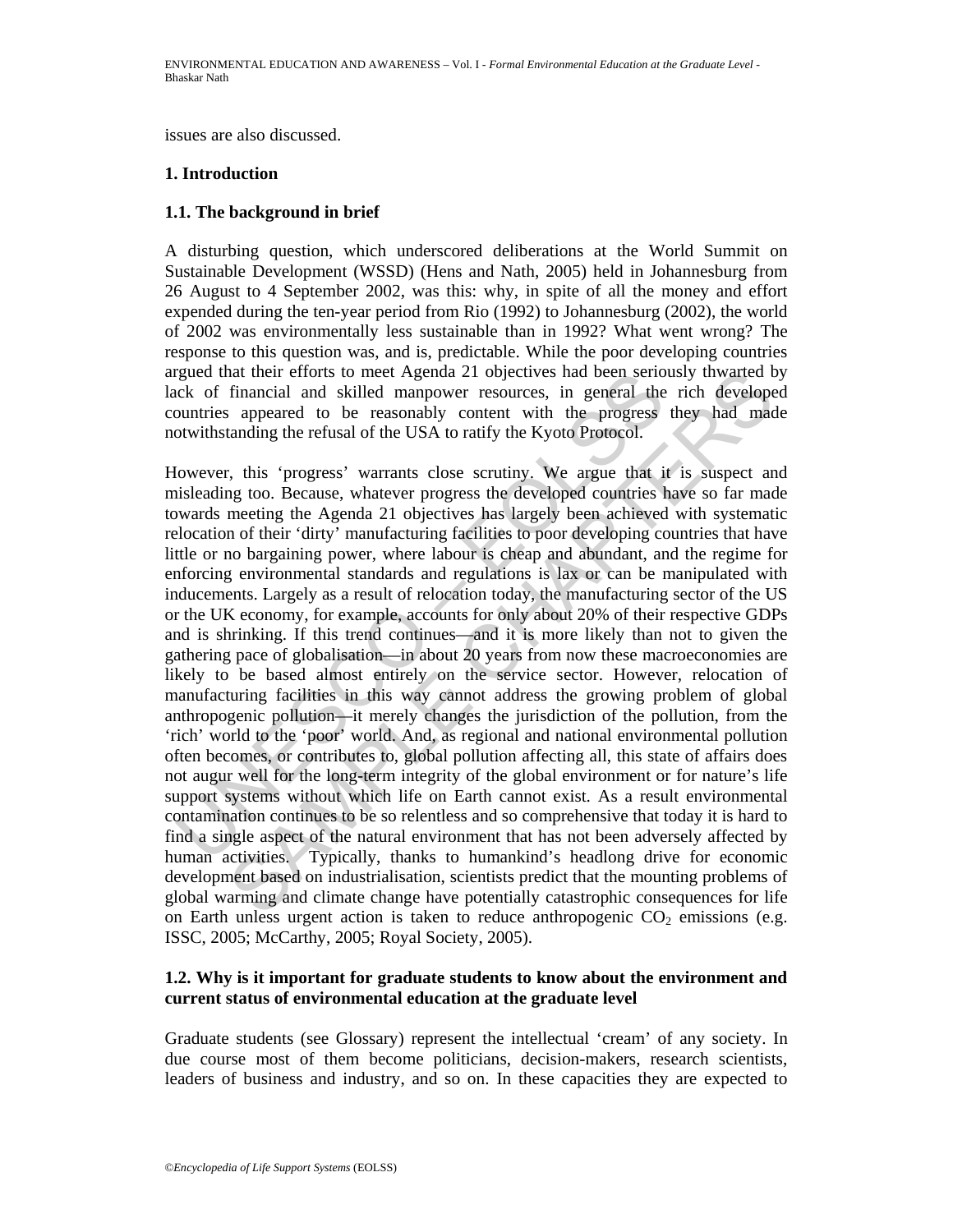discharge their professional responsibility in ways that protect the environment, promote sustainable development and improve people's quality of life without irreversibly degrading the natural environment and/or profligately depleting Earth's limited natural resources, so that the ability of future generations to meet their own needs is not compromised (WCED, 1987). Clearly, in order to be able to do so, they must have a good grounding in environmental protection and sustainable development. Furthermore, like everyone else in society, graduate students are also stakeholders in the natural environment and life-support systems that support and sustain life. It follows, therefore, that they also ought to know about the natural environment at large; in particular about how the natural environmental capital is being adversely affected, and scarce natural resources being depleted, by the life-styles and attitudes of the affluent between and within nations increasingly characterised by their apparently insatiable lust for open-ended consumption and profligacy (Nath, 2003; Nath and Kazashka-Hristozova, 2005). More importantly, it is their responsibility to ascertain through study and research what needs to be done to arrest and if possible reverse the current trend of environmental degradation. Unfortunately, at present education in such topics appears to be almost entirely absent in non-environmental graduate programmes, as an examination of the web pages of a randomly selected sample of such programmes would confirm.

or open-ended consumption and profligacy (Nath, 2003; Nath<br>ristozova, 2005). More importantly, it is their responsibility to ascert<br>and research what needs to be done to arrest and if possible reverse the<br>noironmental degr 1-ended consumption and profligacy (Nath, 2003; Nath and Kazashkava, 2003; Nath and Kazashkava, 2005). More imporantly, it is their responsibility to assertain through students arch what needs to be done to arrest and if p Of particular concern is the absence of such topics in graduate programmes in Law, Economics and Business Management, because in most countries these are the backgrounds of by far the majority of politicians and decision-makers. Typically, topics in environmental protection or sustainable development appear to be absent in MBA programmes. For example, students in the 21-month MBA programme at the London Business School of the University of London, which is ranked in the top ten business schools in the world by the *Financial Times,* are required to take 16 core courses followed by 12 elective courses to be chosen from around 70 on offer. Yet, not a single one of these courses appears to be remotely concerned with environmental protection or sustainable development. Another example is provided by the MBA programme of the prestigious Vlerick Leuven Gent Management School in Belgium. Once again no subject on offer is remotely concerned with these topics. Generally, this deficiency is to be found in graduate programmes in Law and Economics, too, but not in Environmental Law or Environmental Economics programmes which appear to address the issues of environmental protection and sustainable development, albeit almost exclusively from the 'end-of-the-pipe' standpoint.

This state of affairs is a little strange, because in due course many if not most of the MBA graduates would be responsible for managing and leading business and industrial concerns, and that these concerns have been, and are, responsible for increasing contamination of air, water and soil as well as for generating increasing quantities of industrial waste to be safely disposed of. Directly and indirectly such enterprises are also responsible for generating ever-increasing quantities of post-consumption waste to be safely disposed of. Of course, one could argue that a major business or production facility will have its own Environmental Manager whose job is to ensure that the organisation complies with relevant environmental regulations in force. But then, major corporate policy is made by the Executive Directors of an enterprise, not by its Environmental Manager, and policy is nearly always concerned with improving the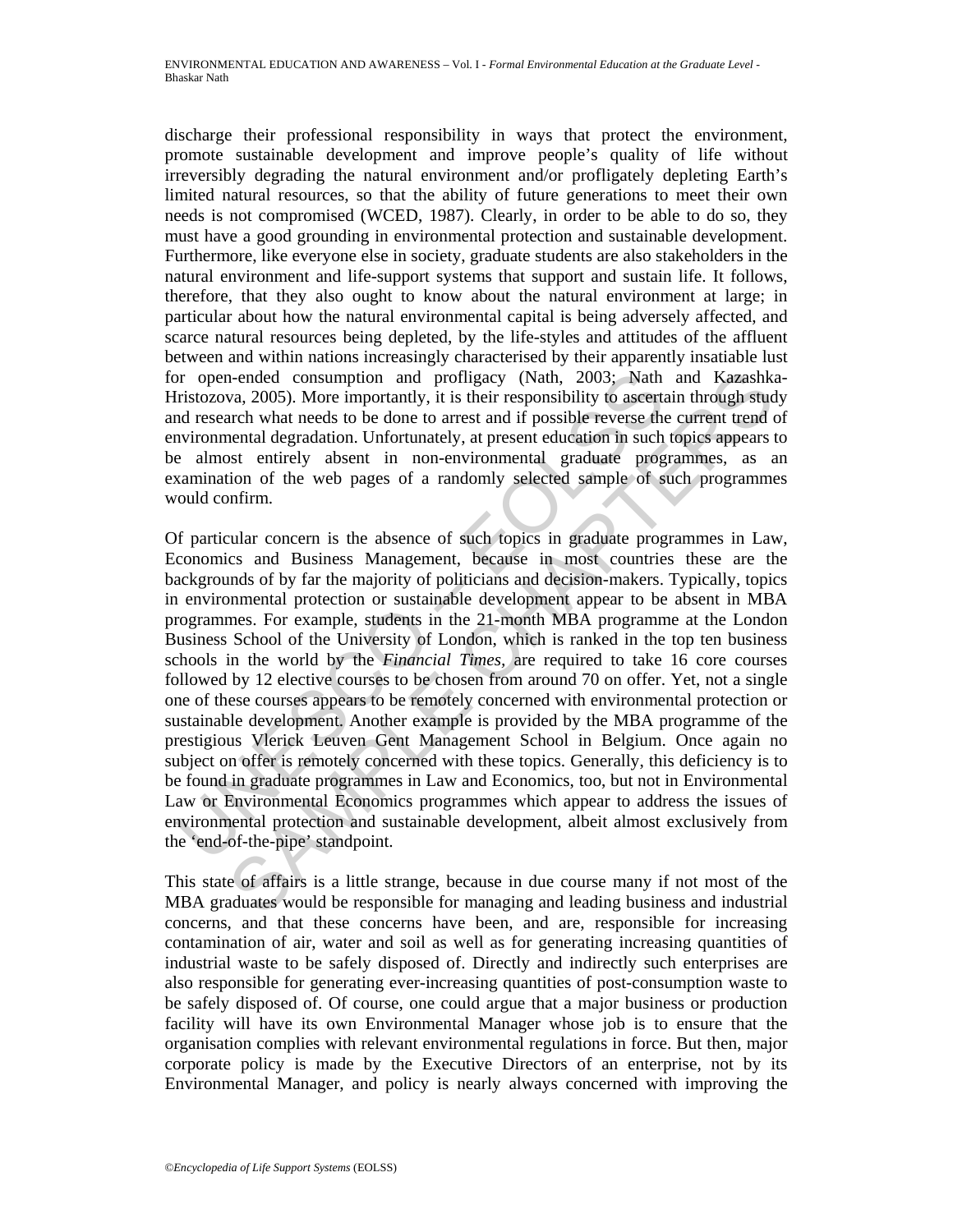enterprise's 'bottom line' and seldom with achieving or promoting sustainable development. Indeed, experience shows that although there are exceptions, corporate policy generally tends to comply as minimally with environmental standards and regulations in force as they can get away with. (In any case, environmental standards, such as they are, cannot deliver environmental sustainability or sustainable development; see section 3.2.3). The neglect of these subjects, especially in MBA programmes, as appears to be the case, is indicative of the very low priority (or perhaps disdain) which the business and industrial communities appear to attach to environmental protection and sustainable development. It is hard to see how future leaders of business and industry could make corporate policy conducive to environmental sustainability or sustainable development without having at least a working knowledge of the pertinent environmental issues and problems and how they ought to be addressed.

urrently teaching of environmental subjects at the Masters level ternd-of-the-pipe' methods and strategies in the problem-solving meth<br>ropogenic pollution already created. This is a major deficiency<br>ppropriate and feasible Currently teaching of environmental subjects at the Masters level tends to emphasise 'end-of-the-pipe' methods and strategies in the problem-solving mode to deal with anthropogenic pollution already created. This is a major deficiency because, where appropriate and feasible, emphasis really needs to be on 'before-the-pipe' methods and strategies too. This is because waste reduction and waste prevention are a priority, for example in the EU hierarchy of waste management options (e.g. Powrie and Robinson, 2000). Ideally, there would be no need to treat waste (or to deal with the impacts of anthropogenic contaminants) if it is not created in the first place.

## **2. Sustainable development and related issues**

## **2.1. Sustainable development and environmental sustainability**

In the Brundtland Commission Report, *Our Common Future*, the authoritative definition of sustainable development is given as "development that meets the needs of the present without compromising the ability of future generations to meet their own needs" (WCED, 1987, page 8).

*x* teaching of environmental subjects at the Masters level tends to emphasine-pipe' methods and strategies in the problem-solving mode to deal witgen<br>ic pollution already created. This is a major deficiency because, when<br> Demonstrably, nature's bountiful benediction of resources (e.g. minerals, fossil fuels, air, water, soil fertility, biodiversity, etc.) provides the unique resource base for wealth creation through economic development. However, as that resource base is not inexhaustible and can be degraded, it follows that there must exist some as yet unknown limit beyond which environmental degradation and exploitation of natural resources to supply the open-ended and increasingly profligate demands of the present generation for goods and services will compromise the ability of future generations to meet their own needs. Thus, prudent use and husbandry of natural resources in ways that do not degrade the natural environment, or seriously deplete the natural resource base commensurate with nature's cyclic renewal and capacity for regeneration, is implicit in the above definition. Clearly therefore, sustainable development is firmly and inextricably linked to sustainability of the natural environment (generically referring to nature's resource base including life support systems) in the sense that sustainable development is economic development that exclusively relies upon and is firmly and inextricably rooted in the integrity and sustainability of the natural environment*.* In other words sustainable development, which is after all a particular type of economic development, can only derive from a healthy and sustainable natural environment and nature's vital life support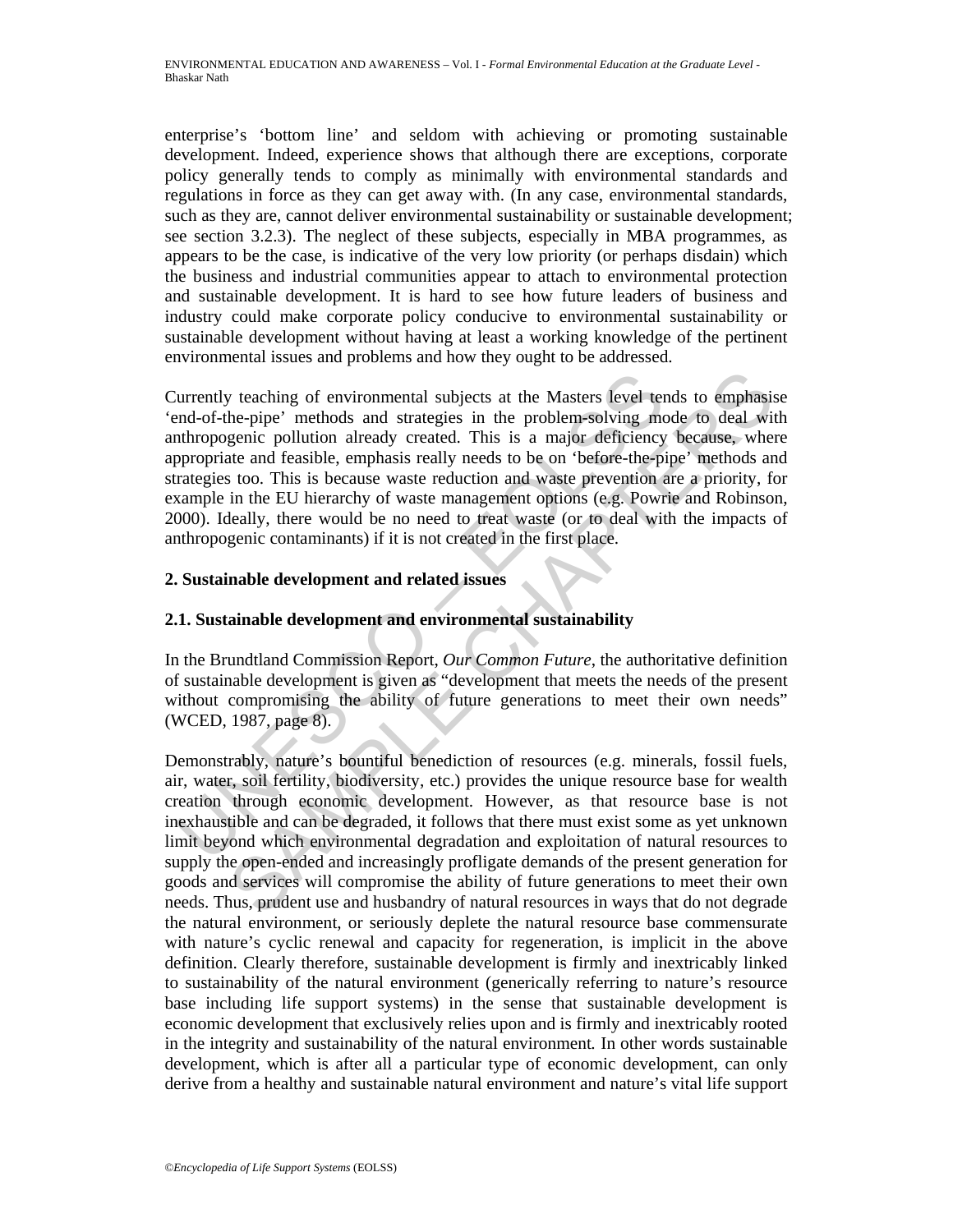systems. This is tangentially reflected in Article 2 of the Treaty of the European Union (TEU) (1992), ".…environmental policy objective to include the goals of sustainable and non-inflationary [economic] growth respecting the environment" (Lee, 1994). Clearly, if nature's resource base is irredeemably depleted or irreversibly degraded, the means of wealth creation for social welfare will be seriously jeopardised and the notions of inter-generational and intra-generational equity will be little more than hollow. Unfortunately, experience shows that in the environmental community there are many who do not understand the true meaning of sustainable development, which is in the above sense, and sustained and non-inflationary economic growth *per se* is sometimes confused by many with sustainable development without any reference to environmental sustainability. There is also confusion between sustainable development and quality of life.

Which should then come first, environmental sustainability or sustainable development? To answer this question, think of Earth's natural environmental capital as a 'cow', and its 'milk' as the benefit and welfare derived from that capital through economic development. Clearly, if the cow is not well looked after, or abused and milked beyond its capacity, it will become sick and may even die, and there will be little or no milk as a result. We argue, therefore, that global environmental sustainability must take precedence over global sustainable development which is after all a particular paradigm of economic development.

## **2.2. Heuristic for an operational definition of sustainable development**

Which should then come first, environmental sustainability or sustainability of answer this question, think of Earth's natural environmental capita's "milk' as the benefit and welfare derived from that capital the evelopm nould then come first, environmental sustainability or sustainable development<br>or this question, think of Earth's natural environmental capital as a 'cow', an<br>
" as the benefit and welfare derived from that capital through The definition of sustainable development given in the Brundtland Commission Report, *Our Common Future* (WCED, 1987), is political, as is the Report itself. And it is proving to be a huge challenge to translate it into an operational definition for practical implementation. At present there is no unique operational definition of sustainable development. Neither is there a single, compound indicator like GDP (Gross Domestic Product) in macroeconomics for comparing relative progress made by different countries or regions towards environmental sustainability or sustainable development, or for monitoring progress towards them made by a given country or region over time. The lack of a unique operational definition of sustainable development has spawned a veritable 'industry' devoted to developing such a definition with the result that today there are more than 200 different definitions of sustainable development. Most of these are of the 'do-it-yourself' kind designed to suit or promote specific developmental goals or circumstances, although the serious ones are basically repackaging of the Brundtland Commission definition and convey more or less the same meaning. This lack has been impeding progress towards global sustainable development and environmental sustainability. Certainly, from the educational point of view a unique operational definition is essential because without it students become confused and tend to lose interest, as experience shows.

Sober contemplation would reveal that the apparently insatiable lust of the affluent between and within nations for open-ended consumption of goods and services is mostly to blame for the environmental predicament confronting humankind today. It is acknowledged in *Our Common Future* which advocates, "Sustainable development requires that those who are more affluent adopt life-styles within the planet's ecological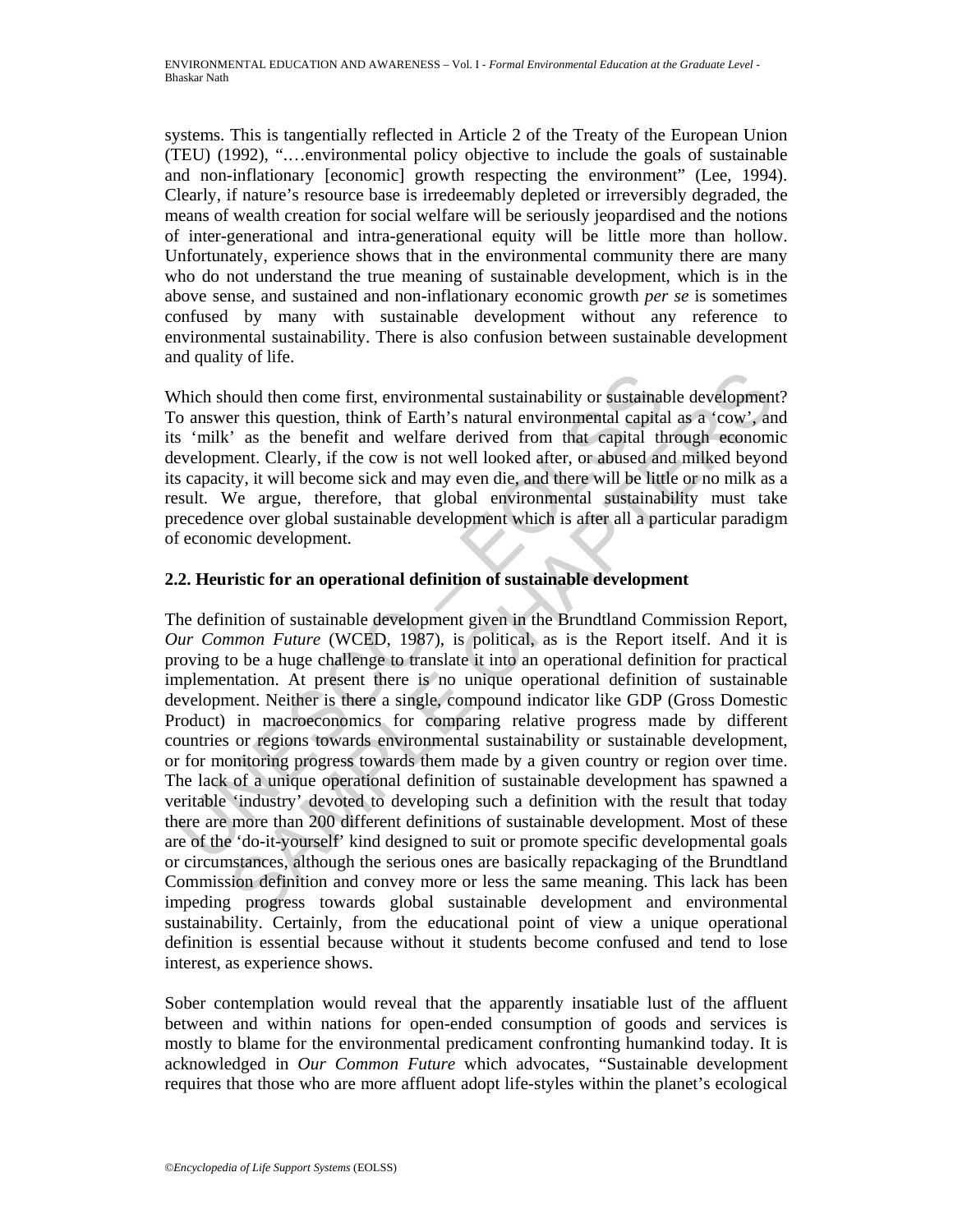means in their use of energy for example" (WCED, 1987; page 9).

"The world manufactures seven times more goods today than it did as recently as 1950. Given population growth rates, a five- to ten-fold increase in current manufacturing output will be needed just to raise developing-world consumption of manufactured goods to industrialised world levels by the time the population growth rates level-off next century" (WCED, 1987, page 15).

nodest degree of global sustainable development or environmental su<br>
alartinez-Alier, 1993 and 1997; Nath, 2003). We also note that while<br>
effinition of sustainable development is in terms of 'needs' (WCED, 1<br>
erevailing e 'Today' above refers to 1984. Today (2006) that factor is more than seven, probably ten or eleven. It is now acknowledged that unfettered growth in production and consumption of goods and services, which the prevailing *laissez-faire* economic system demands for its smooth functioning, is the main obstacle to the achievement of even a modest degree of global sustainable development or environmental sustainability (e.g. Martinez-Alier, 1993 and 1997; Nath, 2003). We also note that while the authoritative definition of sustainable development is in terms of 'needs' (WCED, 1987, page 8), the prevailing economic system is increasingly geared to supplying the 'wants' of the affluent, not to mention their ever more fanciful pursuits for instant sense-gratification. Arguably, insatiable lust of the affluent for open-ended consumption of goods and services is the 'deep malaise' whose symptoms are the environmental problems confronting us (Nath, 2003). The following excerpt from the *Living Planet Report 2000* (WWF, 2000) concentrates the mind well:

"Man has wiped out a third of the natural world in the last thirty years and soon will have to start looking for a new planet to live on......The scale of devastation is so great that man will have used up all the Earth's natural resources by 2075…..If every human alive today continues to consume resources and produce carbon dioxide at the same rate as the average Briton, we will need to colonise at least two Earths to survive…..Our current consumption is eroding the very fabric of our planet and will ultimately threaten our long-term survival".

degree of global sustainable development or environmental sustainability (e., Alier, 1993 and 1997; Nath, 2003). We also note that while the authoritative in of sustainable development is in terms of 'needs' (WCED, 1987, p It is clear from the above that the core requirement of sustainable development is diametrically opposed to the fundamental condition for the smooth running of the prevailing *laissez-faire* economic system. Therefore, achievement of global environmental sustainability (or global sustainable development) within the framework of the prevailing economic system is not unlike trying to fit a square peg in a round hole. Yet, efforts must be made to reconcile this improbable juxtaposition of opposites by reducing consumption, especially by the affluent, and by making necessary changes to the economic system. We do not pretend that the exercise is going to be easy. Certainly not, for human desire for open-ended consumption strongly resonates with our innate aspiration for ever rising standards of living which in most cases translates into acquisition of ever greater wealth and material possessions. Neither is it new; even the ancient Greeks knew about the utility of open-ended consumption (for example, in *The Wealth* by Aristophanes (c.450 – c.385 BC)). We also note that according to Darwin, a species cannot survive (and perhaps does not deserve to) if it cannot adapt to changes to its environment and/or circumstances. Therefore, if the international community is at all serious about achieving even a modest degree of global environmental sustainability (and therefore global sustainable development), global consumption of goods and services must be reduced; there must be more equitable distribution of wealth and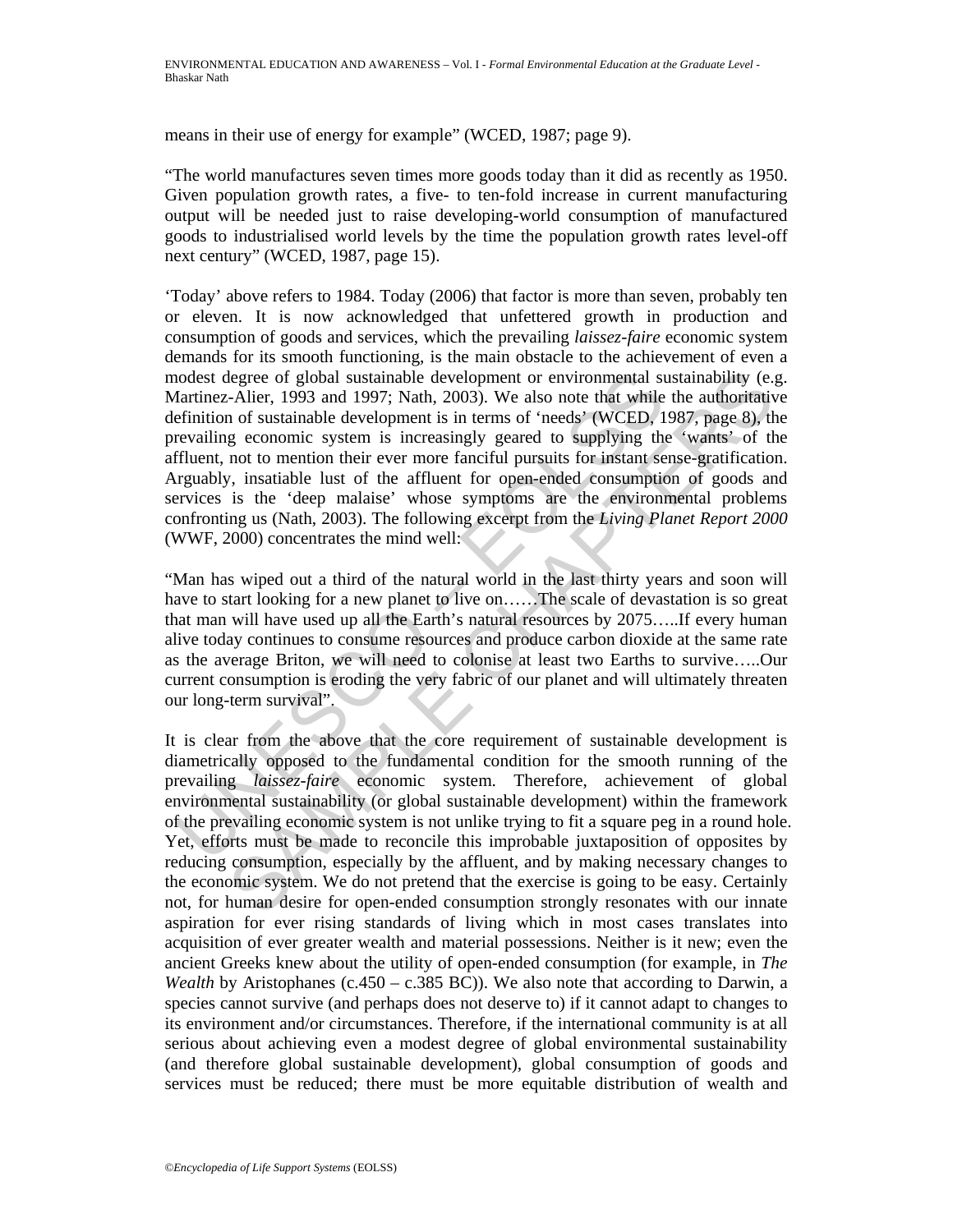resources between and within nations; sustainability should be defined in terms of reduced consumption; and a simple, universal indicator like GDP in macroeconomics developed in terms of reduction in consumption.

## **3. Proposal for the environmental curricular content for graduate students**

## **3.1. Masters degree programmes**

The matter of the matter of the model and contract the center and content and the center of the moral and content and optical in the center of explorited of contract and levels the objective of environment, from one of gro nvironment (and anyone or anything for that matter) is largely determined b<br>
det to them, and our attitude in turn is shaped by the moral and chiletal value<br>
(Nath, 2003). Therefore, at all levels the objective of environm Global environmental sustainability (and global sustainable development) is not so much 'a problem out there' to be 'solved' for its achievement. Rather, it has to do with our mind and mindset—it is a function of our attitude and behaviour to nature and the natural environment and of how we relate to them. Indeed, how we treat nature and the natural environment (and anyone or anything for that matter) is largely determined by our attitude to them, and our attitude in turn is shaped by the moral and ethical values we hold (Nath, 2003). Therefore, at all levels the objective of environmental education ought to be to engender a change in learners' attitude to nature and the natural environment, from one of gross exploitation as at present to that of *genuine* care, concern and respect. It is hard to see how science and technology however advanced, or command-and-control public policy however rigorously enforced, could bring about such a change. What is needed is education in moral and ethical philosophy, because it is morality and ethics that shapes our attitude, behaviour and how we perceive the world around us. With this in mind and acknowledging that 'end-of-the-pipe' and 'before-thepipe' methods and strategies ought to be equally emphasised where appropriate and feasible, Table 1 gives a proposal for the generic curricular content for the Masters level. It is based on the generic outline syllabus given in Box 2 of *Curricula Development for Undergraduate University Students*. But clearly, treatment of the subjects should be at a higher level and greater depth than for undergraduate students.

| <b>Discipline</b>                | Proposed subjects to be taught<br>(one subject to be developed from each item of |
|----------------------------------|----------------------------------------------------------------------------------|
|                                  | Box 2, Topic 4.16.2.1, indicated below)                                          |
|                                  |                                                                                  |
| <b>Engineering</b>               | (B), (C), (D)                                                                    |
| Civil, mechanical, chemical,     |                                                                                  |
| production, and electronic and   |                                                                                  |
| electrical engineering           |                                                                                  |
| The exact sciences               | (B), (D)                                                                         |
| Mathematics, physics, chemistry, |                                                                                  |
| biology, astronomy               |                                                                                  |
| The social sciences              | (B), (D)                                                                         |
| Law (excluding environmental     |                                                                                  |
| law), economics (excluding       |                                                                                  |
| environmental economics),        |                                                                                  |
| business and management          |                                                                                  |
| studies, politics, geography     |                                                                                  |
|                                  |                                                                                  |
| Environmental law and            | (B)                                                                              |
| environmental economics          |                                                                                  |

Table 1. Proposed subjects for the environmental education of graduate students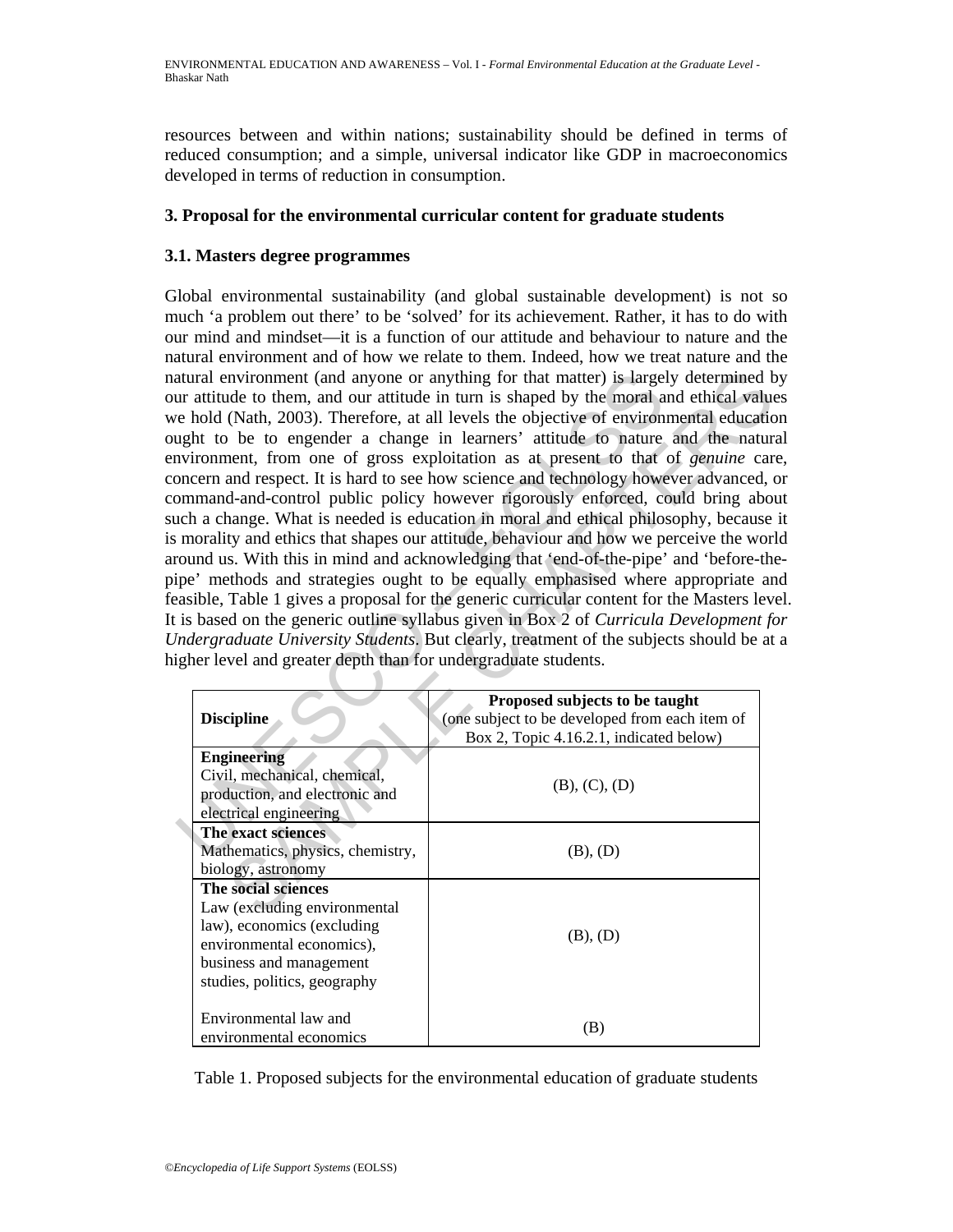ENVIRONMENTAL EDUCATION AND AWARENESS – Vol. I - *Formal Environmental Education at the Graduate Level* - Bhaskar Nath

In addition, group discussion and brain-storming should be organised on topical environmental issues and problems. Experience shows that when properly organised, these events bring considerable benefits in terms of appreciation of the environmental problems confronting societies today, what could be and should be done to address them, and the likely consequences of doing nothing.

Using basic mathematics, a simplistic mathematical model is given in the Appendix to explain how, exacerbated by 'positive feedback', Earth's self-regenerative capacity (SRC) is eroded by anthropogenic pollution. If deemed appropriate, Masters degree students should be encouraged to study the model and to improve it as a part of their coursework. This can bring significant academic benefits, as experience shows.

#### **3.2. Topics for research**

2. Topics for research in a certain disciplines tend, sometical<br>cientists engaged in research in a certain disciplines tend, someticature of their work, to specialise in a relatively narrow area of that di<br>asses this leads ies for research in a certain disciplines tend, sometimes by the vertext of their work, to specialise in a relatively narrow area of that discipline. In most leads to a kind of 'tunnel vision' which emphasises harrow, indi Scientists engaged in research in a certain disciplines tend, sometimes by the very nature of their work, to specialise in a relatively narrow area of that discipline. In most cases this leads to a kind of 'tunnel vision' which emphasises narrow, individual areas of special interest and denies a proper perspective on the totality of the problem of which such individual areas are but components, usually small or very small. This does not accord with the real world of the environment which functions as a delicately balanced 'organic whole' comprising a multitude of interacting and inter-dependent elements, not one of which can be or should be manipulated or studied by ignoring its effects on the others. In other words environmental research should be holistic, which it is largely not at present.

With regard to the above and *Some Pressing Global Environmental Problems of Our Time and Strategies for Mitigating Their Impacts*, holistic (as far as feasible) research is suggested in the following topics as the priority, aiming to enhance the prospects of global environmental sustainability and true global sustainable development.



#### **Bibliography**

- - -

BBC (2006). "Urgent call on carbon emissions", News broadcast on 11 September, London, the British Broadcasting Corporation. [This news item was on a Report of the Tyndall Centre for Climate Change Research, based at the University of Manchester, in which climate scientists warned that greenhouse gas emissions must be reduced by 70% by 2030 to avoid far-reaching consequences of climate change that have serious implications for life on Earth].

BISHOP R.H. and DORF R. (2004). *Modern Control Systems*, New York, Prentice-Hall. [This text explains modern control systems widely used in manufacturing and process industries including latest developments and the phenomena of positive and negative feedback].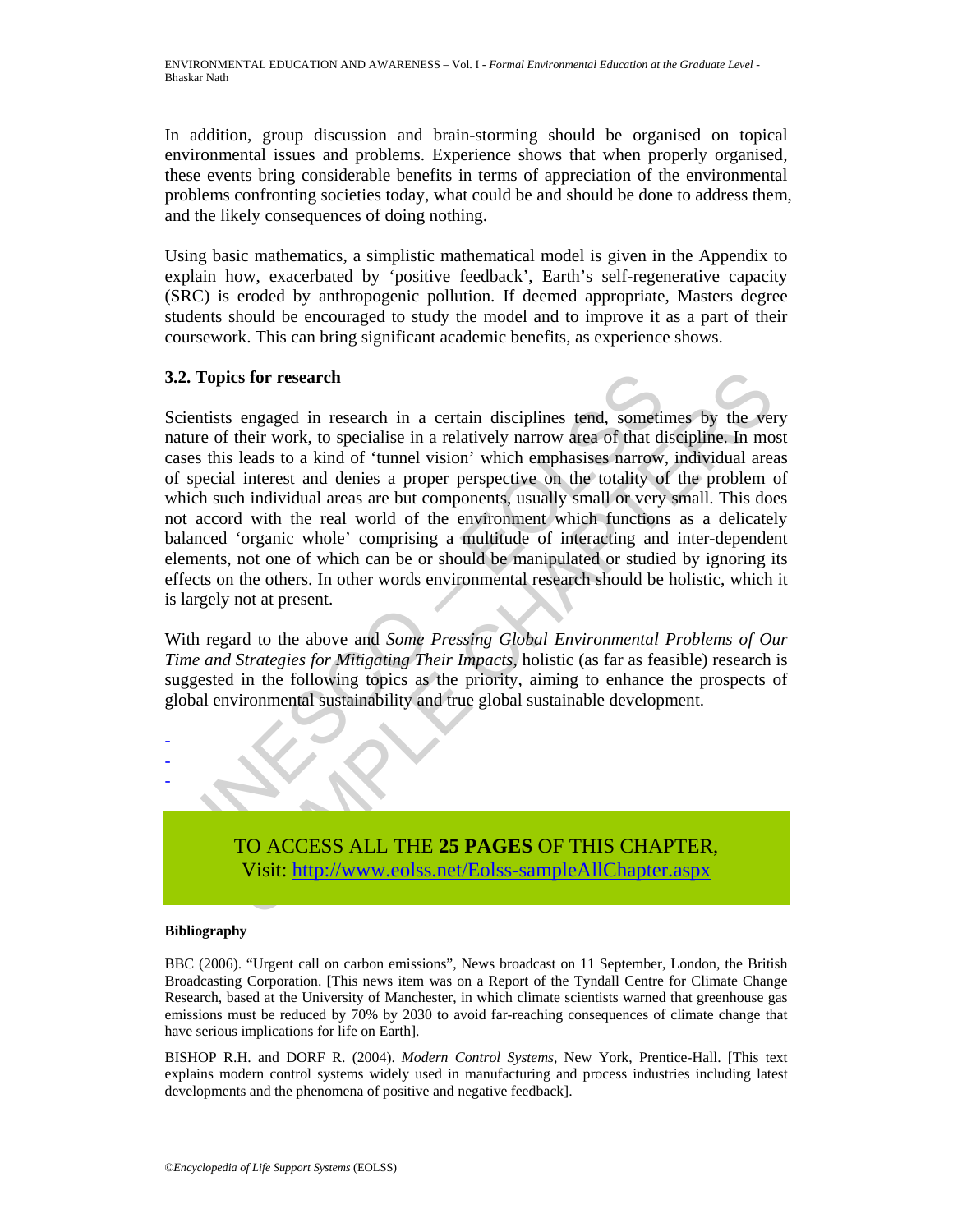CARLSON A.B. and GISSAR D.G. (1990). *Electrical Engineering: Concepts and Applications* (second edition), New York, Addison-Wesley. [This text, which is meant for students of electrical engineering, also explains the phenomena of positive and negative feedback from the perspective of electrical engineering].

DALY H. (1971). "Toward a Steady-State Economy", In *The Patient Earth*, (Eds.) J. Hart and R. Socolow, Austin, Texas: Holt, Rinehart and Winston. [In this contribution the author argues that under the *laissez-faire* economic system economic growth is not compatible with environmental quality because unfettered economic growth adversely impacts on the natural environment, and therefore that a steadystate in production and consumption needs to be achieved for sustainability].

GEORGESCU-ROEGEN N. (1971). *The Entropy Law and the Economic Process*, Cambridge, Mass: Harvard University Press. [Invoking the concept of entropy in thermodynamics and depicting the economic process as a circular diagram within a completely closed system, the author argues that Earth's ecological resources can support uninterrupted economic growth. This paradigm is akin to Karl Marx's famous model of production in which the economic process is represented as completely circular and selfsustaining].

GOLDSMITH E. (2003). "Rewriting economics", *Journal of the LSE Environmental Initiatives Network*, Vol. 7, London School of Economics. [In this interesting article the author explains why neoclassical economics produces a distorted view of our relationship with the real world in which we live].

HENS L. and NATH B. (eds.) (2005). *The World Summit on Sustainable Development: The Johannesburg Conference*, Dordrecht, The Netherlands, Springer. [This book gives an overview of the most important issues dealt with in the *Johannesburg Plan of Implementation* which is one of the key outcomes of the World Summit on Sustainable Development (WSSD) held in Johannesburg in 2002. The issues addressed include poverty, production and consumption patterns, education, water and energy. The book offers a unique framework to follow up and evaluate the progressing international discussion on sustainable development].

mous mode of production in which the economic process is represented as completed ustaining].<br>
OLDSMITH E. (2003). "Rewriting economics", *Journal of the LSE Environmental*<br>
ol. 7, London School of Economics. [In this inte ole of production in which the economic process is represented as completely circular and sel<br>
I.<br>
I. TIH E. (2003). "Rewriting economics", *Journal of the LSE Environmental Initiatives Networ<br>
produces a distorted view of* ISSC (2005). *Avoiding Dangerous Climate Change*, Report of the International Scientific Steering Committee (ISSC), Hadley Centre, Met Office, Exeter, UK. [This report, prepared by the ISSC, summarises the findings as presented to the International Symposium on Stabilisation of Greenhouse Gas Concentrations (called the Climate Change Conference for short) held at Exeter, UK, during 1 and 3 February 2005. It brought together over 200 participants from some 30 countries including many leading climate scientists and experts in climate change. The Report paints a gloomy picture of what might happen to ecosystems, the global economy, and to human societies if urgent actions are not taken to curb man-made  $CO<sub>2</sub>$  emissions significantly].

LEE N. (1994). "Environmental Policy", in M.J. Artis and N. Lee (eds.), *The Economics of the European Union*, Oxford, University Press, pp. 238-268. [This chapter gives a comprehensive account of the European Union's environmental policy].

LOVELOCK J.E. (1986). *Gaia: The World as a Living Organism*, New Scientist, Vol. 112, pp. 25-28. [In this paper the author introduces the Gaia Hypothesis (after *Gaia* or *Gaea* the Greek Goddess of the Earth) according to which we are parts of a greater whole, and our destiny is not determined only by what we do for ourselves but also by what we do for Gaia].

LOVELOCK J.E. (1995). *Gaia: A New Look at Life on Earth*, Oxford, Oxford University Press. [In this interesting and highly readable book written for non-scientists, the author argues that life on Earth functions as though it were a single organism].

MARTINEZ-ALLIER J. (1987). *Ecological Economics: Energy, Environment and Society*, New York, Basil Blackwell. [In this book the author describes what he calls 'Ecological Economics' which, he argues, is more attuned to and consistent with the fundamental requirements of environmental sustainability and sustainable development than the prevailing *laisssez-faire* economic system].

MARTINEZ-ALIER J. (1993). "Steps towards an ecological economy", in Proc. *Conf. Env. Poll. (ICEP-2)*, Vol. 2, pp.497-500, London, European Centre for Pollution Research. [In this paper the author argues that if development is defined in terms of economic growth, then the concept of sustainable development becomes questionable, perhaps even a contradiction in terms of the environment, unless of course growth can be shown to be beneficial, or at least not damaging to the environment. However, in its conventional sense economic growth and the manner in which it is pursued and achieved is mostly not beneficial to the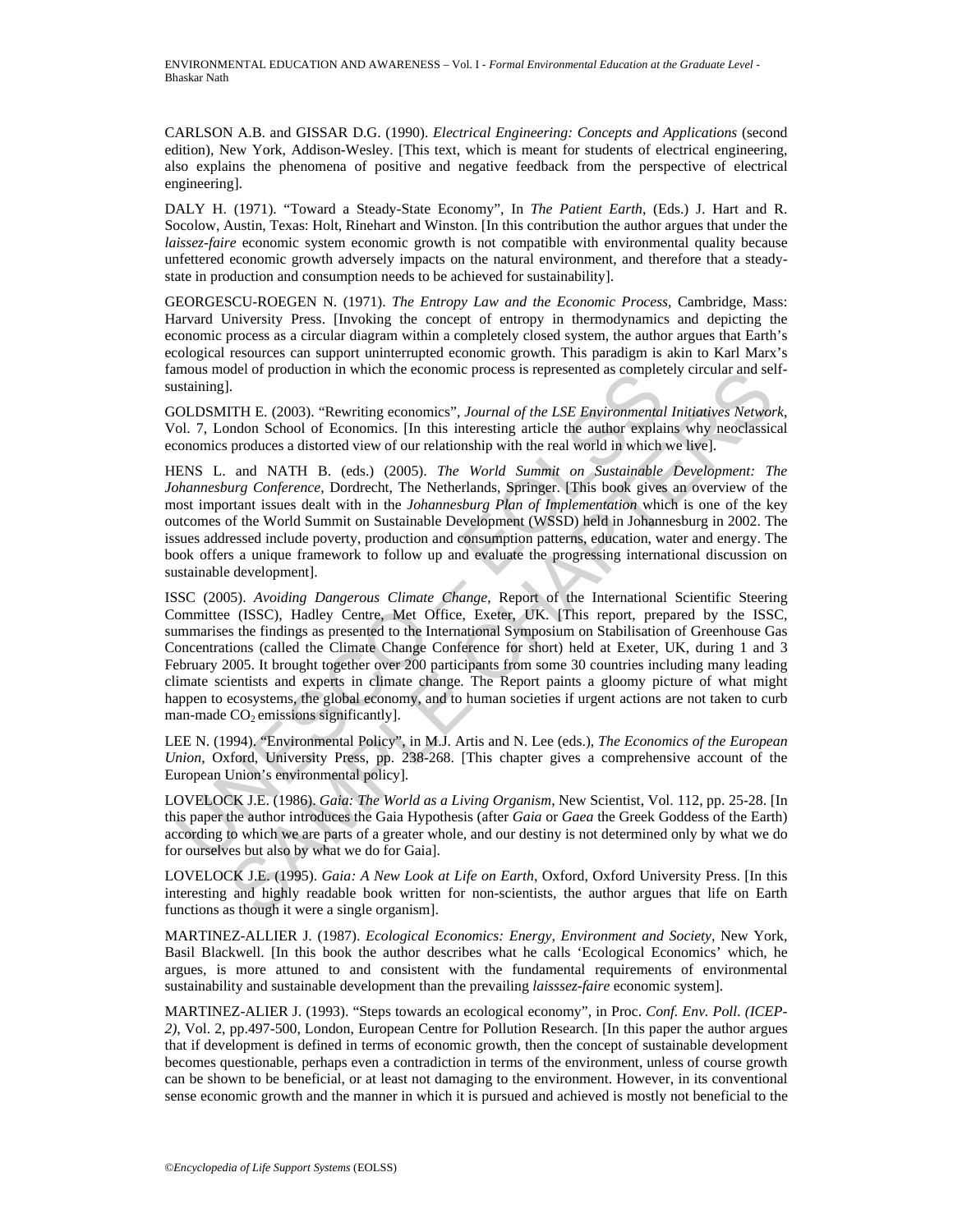environment and often damaging to it].

McCARTHY M. (2005). "Global warming: scientists reveal timetable", *The Independent*, 3 February, London. [Based on the deliberations at the International Conference on Climate Change, held in Exeter (UK) in February 2005, this article gives a detailed timetable of the destruction global warming is likely to cause to Earth's ecosystems and to all life generally, if the world community persists with the businessas-usual scenario].

NATH B., TALAY I. and TANRIVERMIS (1998). "Proposed methodology for the calculation of a local sustainability indicator", in *Research in Human Ecology: an Inter-Disciplinary Overview*, (Eds.) L. Hens, R.J. Borden, S. Suzuki and G. Caravello, Brussels, VUB Press, pp. 143-168. [A novel method is proposed in this paper for measuring sustainability achieved by a local community using a combined index in which both quality of life and environmental sustainability are factored in].

NATH B. (2000). "Some issues of intragenerational and intergenerational equity and measurement of sustainable development", in B. Nath, S.K. Stoyanov and Y. Pelovski (Eds.) *Sustainable Solid Waste Management in the Southern Black Sea Region*, Kluwer Academic Publishers, Dordrecht, the Netherlands, pp. 1-26. [Some of the major issues of sustainable development are discussed in this paper which also presents a novel method of measuring sustainable development at the local level].

NATH B. (2002). "Environmental regulation and standard setting", in *Knowledge for Sustainable Development—an Insight into the Encyclopaedia of Life Support Systems,* Paris, UNESCO. [This publication gives a comprehensive account of environmental regulations and standards including their limitations for controlling anthropogenic pollution].

*danagement in the Southern Black Sea Region*, Kluwer Academic Publishers, Dorder<br>
2.1-26. [Some of the major issues of sustainable development are discussed in the<br>
2.1-26. [Some of the major issues of sustainable develo *ent* in the Southern Black Sea Region, Kluwer Academic Publishers, Dordrecht, the Netherland<br>
Some of the major issues of sustainable development are discussed in this paper which also<br>
novel method of measuring sustaina NATH B. (2003). "Education for sustainable development: the Johannesburg summit and beyond", in B. Nath, L. Hens and D. Pimentel (eds.), *Environment, Development & Sustainability*, Vol. 5, pp 231-254, Dordrecht, Kluwer. [Contains a survey of environmental education including recommendations of the Johannesburg Plan of Implementation (JPoI) and advocates inclusion of moral and ethical philosophy *visà-vis* the natural environment in formal educational curricula as an essential pre-requisite for achieving global sustainable development].

NATH B. and KAZASHKA-HRISTOZOVA K. (2005). "*Quo vadis* global environmental sustainability? A proposal for the environmental education of engineering students", *Int. J. Env. Poll.,* Vol. 23. No.1, pp. 1-15 [In this paper the authors demonstrate the futility of exclusive reliance on science and technology to deliver sustainable development and argue that moral education is needed for this to change human attitude to nature and the natural environment—from one of gross exploitation as at present to that of genuine respect].

NATH B. (2006). "A heuristic for setting effective standards to ensure global environmental sustainability", *Environment, Development & Sustainability*. [In this paper the author argues that as a biogeochemical organism the Earth has limited self- regenerative capacity (SRC) which, when exceeded, creates all kinds of environmental problems as at present. Therefore, environmental standards would be effective if and only if they are set so that anthropogenic pollution does not exceed Earth's natural SRC].

PIMENTEL D., HARMAN R., PACENZA, M., PECARSK J. and PIMENTEL M. (1994). "Natural resources and optimum human population", *Population and Environment*, Vol. 15, pp. 347-369. [In this paper the authors consider and try to relate the natural resources of a habitat to the optimum human population it can support commensurately with its 'carrying capacity'].

OXFAM (2002). *Rigged Rules and Double Standards—Trade, Globalisation, and the Fight Against Poverty*, London, Oxfam International. [In a determined campaign to make trade fair between rich and poor nations, this publication focuses on how current international trade and aid arrangements have been further impoverishing the poor nations and makes proposals for how they should be changed in the interests of fairness and equity].

PILGER J. (2002). *The New Rulers of the World*, Verso, London. [In a collection of extended essays and earlier original work, in this book the author illuminates the nature of modern imperialism. He discloses, among others, how up to a million Indonesians died as a price for being the World Bank's "model pupil", and the price paid by the people of Iraq for the West's decade-long embargo on that country].

PLANCK M. (1963). *The Philosophy of Physics*, New York, W.W. Norton. [Original edition published in 1936, this book explores the philosophical implications of new physics, quantum physics in particular,